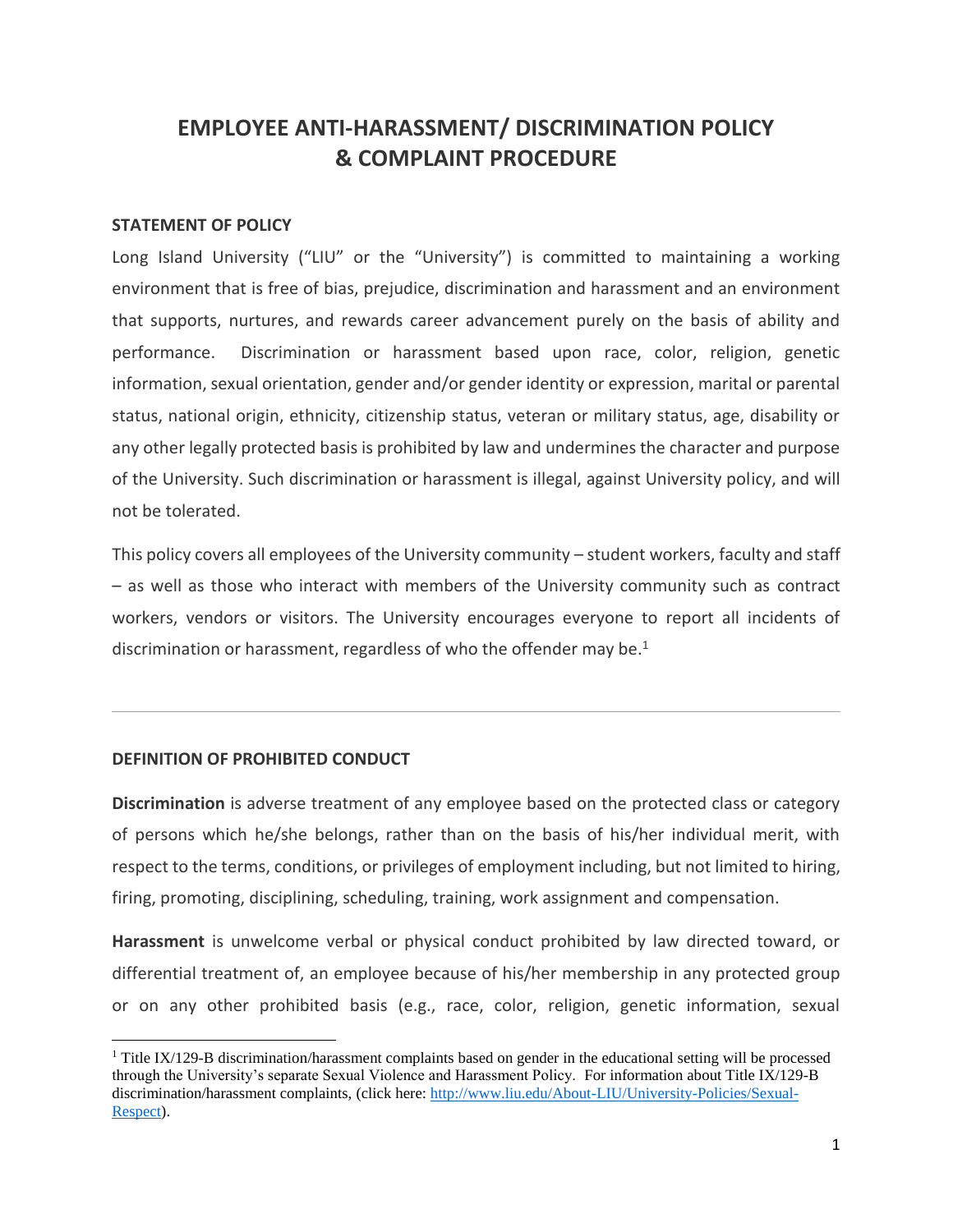orientation, gender and/or gender identity or expression, marital or parental status, national origin, ethnicity, citizenship status, veteran or military status, age, disability), where such conduct interferes with the employee's work performance or creates an intimidating, hostile or offensive working environment. The harasser can be the employee's supervisor, a supervisor in another area, a co-worker or someone who is not an employee of the University, such as a contract worker, vendor or visitor.

Examples of such conduct include, but are not limited to:

- Offensive or degrading remarks, verbal abuse, or other hostile behavior such as insulting, mocking, degrading or ridiculing another person or group, racial slurs, derogatory remarks about a person's accent, or the display of racially offensive symbols.
- Unwelcome or inappropriate physical contact, comments, questions, advances, jokes, epithets or demands.
- Physical assault or stalking.
- Displays or electronic transmission of derogatory, demeaning or hostile materials.
- Unwillingness to train, evaluate, assist, or work with an employee.

# **Sexual Harassment**

Sexual harassment is a form of sex discrimination and is unlawful under federal, state, and (where applicable) local law. Sexual harassment includes harassment on the basis of sex, sexual orientation, self-identified or perceived sex, gender expression, gender identity and the status of being transgender.

Sexual harassment includes unwelcome conduct which is either of a sexual nature, or which is directed at an individual because of that individual's sex when:

- Such conduct has the purpose or effect of unreasonably interfering with an individual's work performance or creating an intimidating, hostile or offensive work environment, even if the complaining individual is not the intended target of the sexual harassment;
- Such conduct is made either explicitly or implicitly a term or condition of employment; or
- Submission to or rejection of such conduct is used as the basis for employment decisions affecting an individual's employment.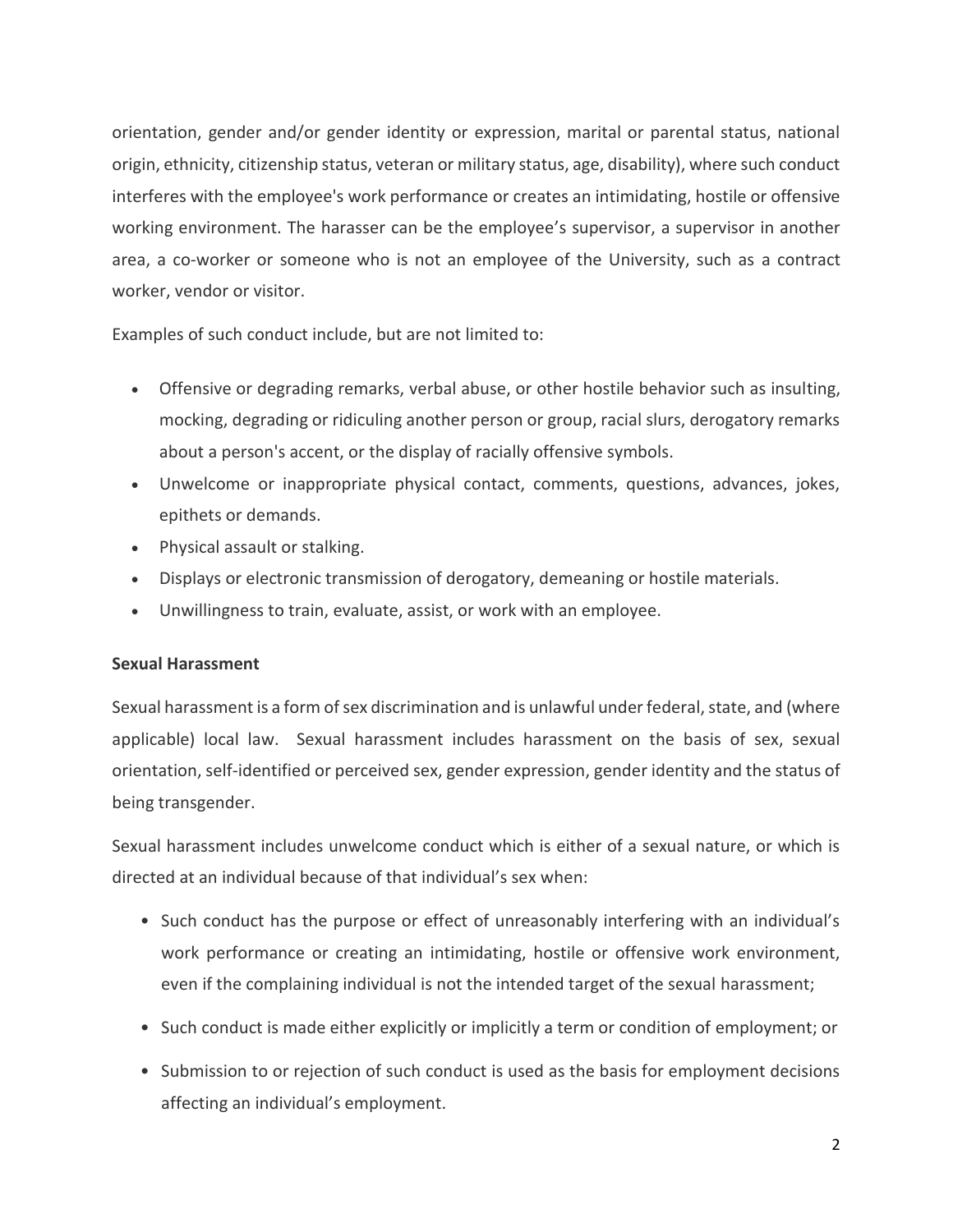A sexually harassing hostile work environment consists of words, signs, jokes, pranks, intimidation or physical violence which are of a sexual nature, or which are directed at an individual because of that individual's sex. Sexual harassment also consists of any unwanted verbal or physical advances, sexually explicit derogatory statements or sexually discriminatory remarks made by someone which are offensive or objectionable to the recipient, which cause the recipient discomfort or humiliation, or which interfere with the recipient's job performance.

Sexual harassment also occurs when a person in authority tries to trade job benefits for sexual favors. This can include hiring, promotion, continued employment or any other terms, conditions or privileges of employment. This is also called "quid pro quo" harassment.

Any employee who feels harassed should file a complaint so that any violation of this policy can be corrected promptly. Any harassing conduct, even a single incident, can be addressed under this policy.

# **Examples of sexual harassment**

The following describes some of the types of acts that may be unlawful sexual harassment and that are strictly prohibited:

- Physical assaults of a sexual nature, such as:
	- o Touching, pinching, patting, grabbing, poking another employee's body;
	- o Rape, sexual battery, molestation or attempts to commit these assaults.
- Unwanted sexual advances or propositions, such as:
	- $\circ$  Requests for sexual favors accompanied by implied or overt threats concerning the Complainant'/s's job performance evaluation, a promotion or other job benefits or detriments;
	- o Subtle or obvious pressure for unwelcome sexual activities.
- Sexually oriented gestures, noises, remarks, jokes or comments about a person's sexuality or sexual experience, which create a hostile work environment.
- Sexual or discriminatory displays or publications anywhere in the workplace, such as:
	- o Displaying pictures, posters, calendars, graffiti, objects, promotional material, reading materials or other materials that are sexually demeaning or pornographic.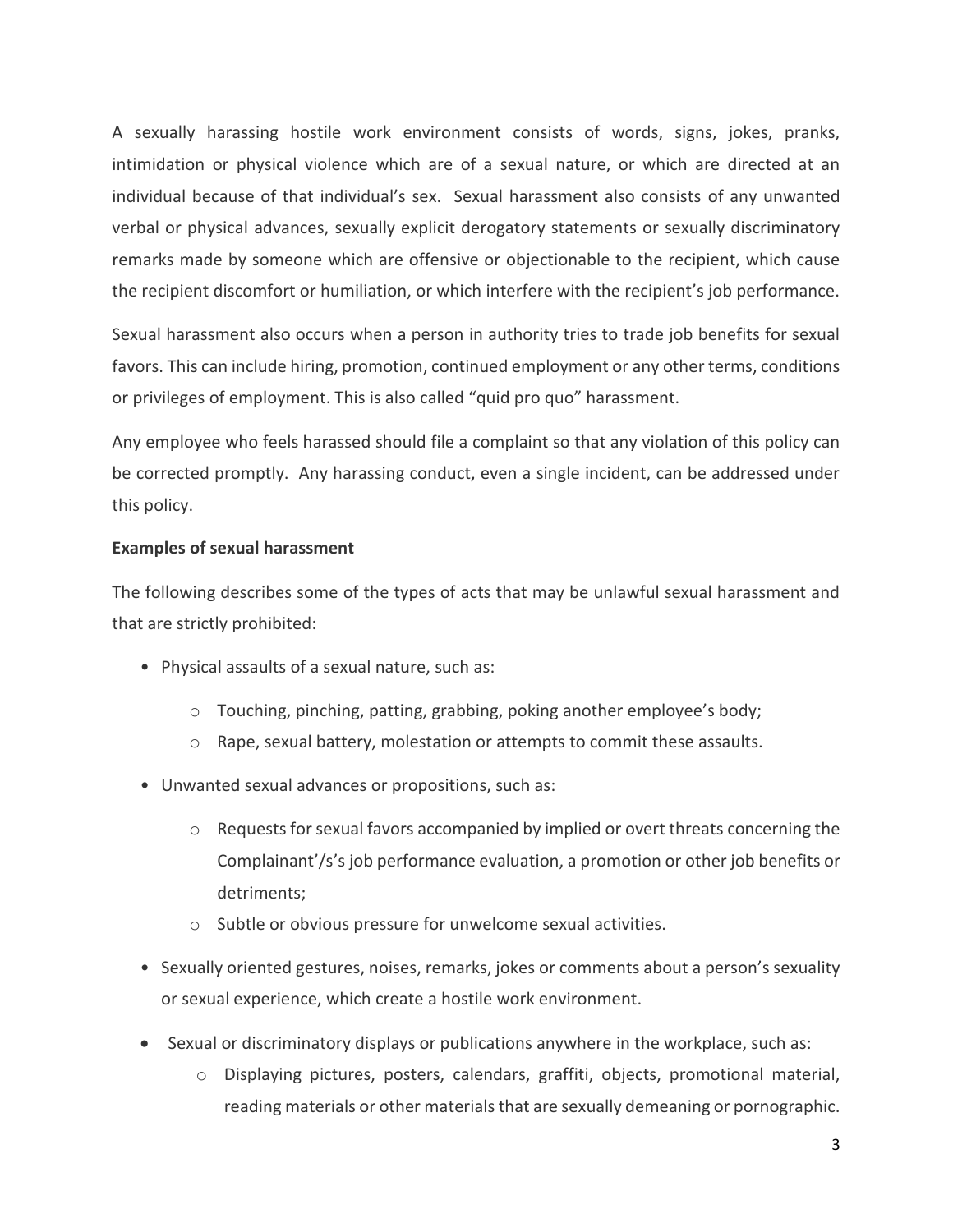This includes such sexual displays on workplace computers or cell phones and sharing such displays while in the workplace.

- Hostile actions taken against an individual because of that individual's sex, sexual orientation, gender identity and/or the status of being transgender, such as:
	- o Interfering with, destroying or damaging a person's workstation, tools or equipment, or otherwise interfering with the individual's ability to perform the job;
	- o Sabotaging an individual's work;
	- o Bullying, yelling, name-calling.

# **Who can be a target of sexual harassment?**

Sexual harassment can occur between any individuals, regardless of their sex or gender. New York Law protects employees, paid or unpaid interns, and non-employees, including independent contractors, and those employed by companies contracting to provide services in the workplace. A perpetrator of sexual harassment can be a superior, a subordinate, a coworker or anyone in the workplace including an independent contractor, contract worker, vendor, client, customer or visitor.

#### **Where can sexual harassment occur?**

Unlawful sexual harassment is not limited to the physical workplace itself. It can occur while employees are traveling for business or at employer sponsored events or parties. Calls, texts, emails, and social media usage by employees can constitute unlawful workplace harassment, even if they occur away from the workplace premises or not during work hours.

All forms of harassment or discrimination are unacceptable in the workplace and in other University‐related settings, such as University‐sponsored social functions and events. This behavior violates University policy even when it may not be sufficiently severe or pervasive to constitute a violation of law.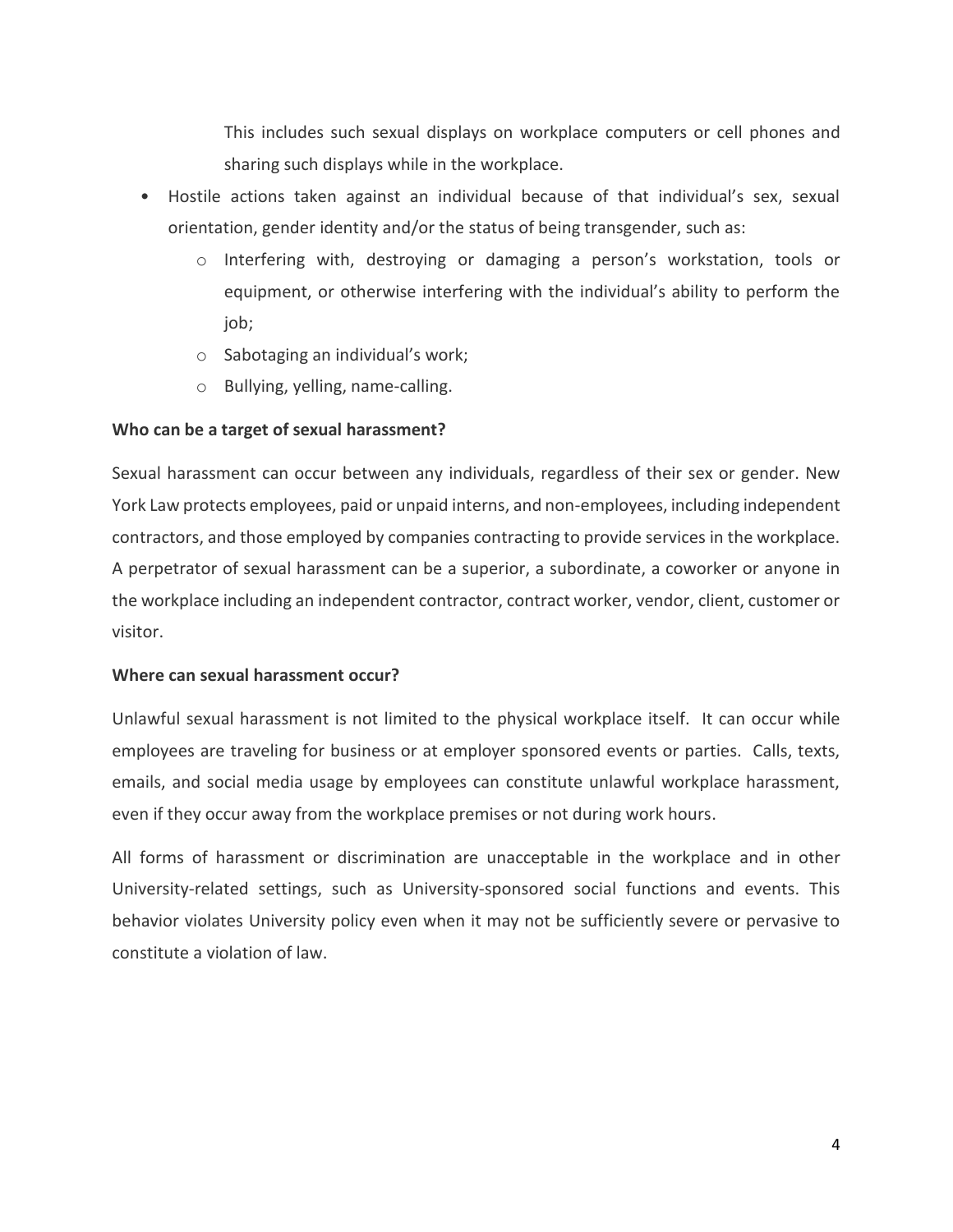#### **CONSENSUAL RELATIONSHIPS**

Sexual behavior that is welcome or consensual does not constitute sexual harassment under the law. However, amorous, dating or sexual relationships that might be appropriate in other circumstances have inherent dangers when they occur between: i) co-workers, ii) a faculty, staff, student or community member or iii) any person for whom an employee has a professional or academic responsibility. These dangers can include:

- That a student or employee may feel coerced into an unwanted relationship because he or she fears the refusal to enter into the relationship will adversely affect his or her education or employment;
- That conflicts of interest may arise when a faculty member, supervisor, or other member of the University community is required to evaluate the work or make personnel or academic decisions about a person with whom he or she is having a romantic relationship;
- That students or employees may perceive that a fellow student or co-worker involved in a romantic relationship will receive an unfair advantage, or
- That if the relationship ends in a way that is not amicable, either or both of the parties may wish to take action to injure the other party.

Faculty, supervisors and other members of the University community who are professionally responsible for other individuals, must remain aware that any romantic or sexual involvement with a student or employee for whom they have any academic or professional responsibility will raise questions about their integrity, the mutuality of the relationship and may lead to charges of sexual harassment. For the reasons stated above, such relationships are not permitted.

#### **REPORTING A DISCRIMINATION OR HARASSMENT COMPLAINT**

Preventing discrimination/harassment is everyone's responsibility. LIU cannot prevent or remedy discrimination/harassment unless it knows about it. Any employee, paid or unpaid intern or non-employee who has been subjected to behavior that may constitute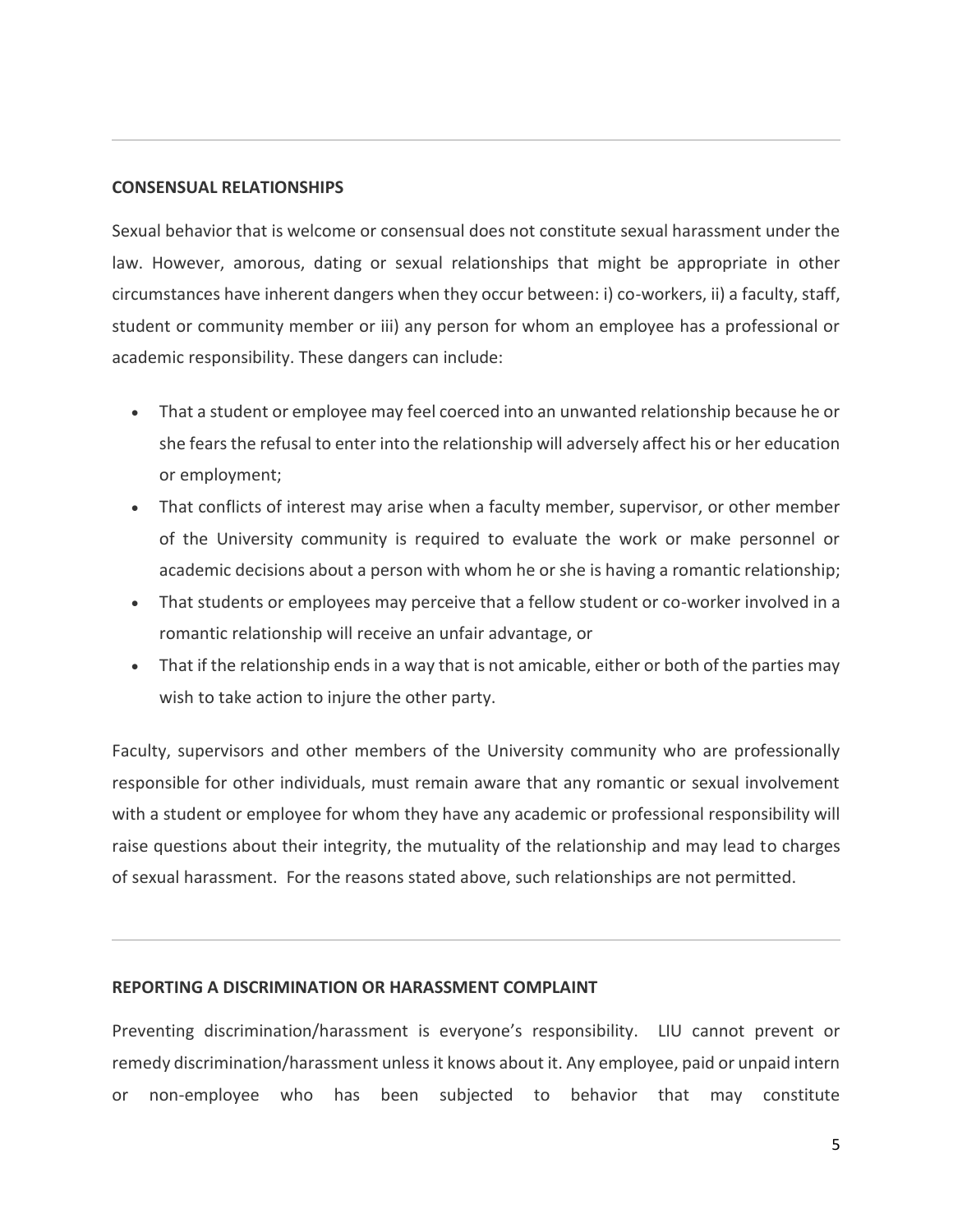discrimination/harassment is encouraged to report such behavior to a supervisor, manager or Human Resources. Anyone who witnesses or becomes aware of potential instances of discrimination/ harassment should report such behavior to a supervisor, manager or Human Resources.

Reports of discrimination/harassment may be made verbally or in writing. A form for submission of a written complaint is attached to the end of this Policy, and all employees are encouraged to use this complaint form. Employees who are reporting discrimination/harassment on behalf of other employees should use the complaint form and note that it is on another employee's behalf.

# **Supervisory Responsibility**

All supervisors and managers who receive a complaint or information about suspected discrimination/harassment, observe what may be discriminatory/harassing behavior or for any reason suspect that discrimination/harassment is occurring, **are required** to report such suspected discrimination/ harassment.

In addition to being subject to discipline if they engaged in discriminatory/harassing conduct themselves, supervisors and managers will be subject to discipline for failing to report suspected discrimination/harassment or otherwise knowingly allowing discrimination/harassment to continue.

Supervisors and managers will also be subject to discipline for engaging in any retaliation as defined below.

The most appropriate recipients of reports are:

- 1. Acting Executive Director of Human Resources Ric[hard Comitz](mailto:lisa.araujo@liu.edu), richard.comitz@liu.edu, 516-299-3522. Employees are encouraged to utilize the Discrimination/Harassment Complaint Form attached to this Policy and available on the LIU Human Resources Website.
- 2. The Dean of the appropriate School or College.
- 3. The employee's immediate supervisor.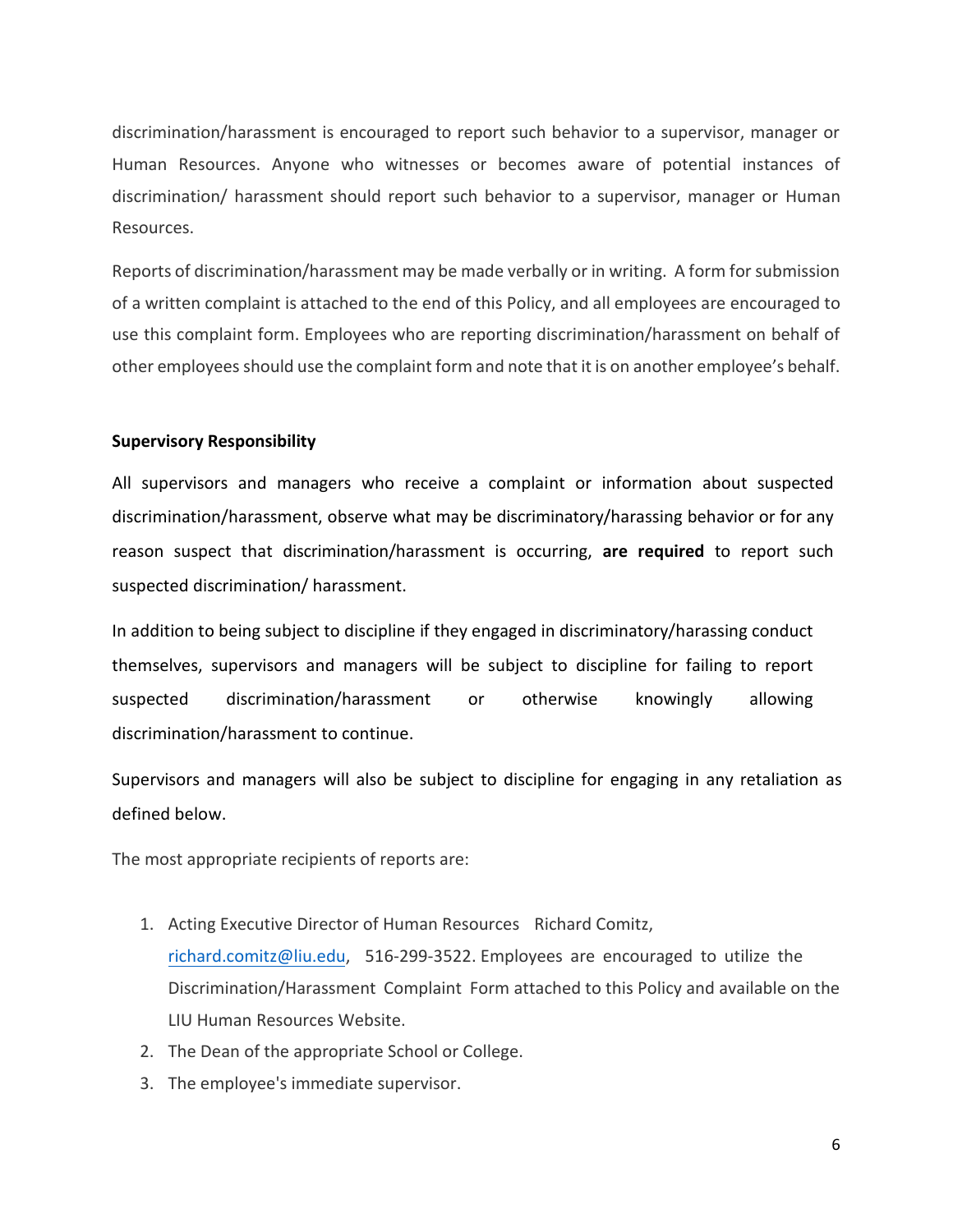4. The University has retained EthicsPoint/NAVEX Global pre-dispute solutions to be available to accept anonymous harassment or discrimination complaints 24 hours a day, seven days a week by an online complaint process which also has a toll free number. Employees can access EthicsPoint/NAVEX Global by clicking [here](https://secure.ethicspoint.com/domain/media/en/gui/13188/index.html) (https://secure.ethicspoint.com/domain/media/en/gui/13188/index.html) (click box "file a report" and then enter "Long Island University" in the box that asks for the name of the institution) or by calling 1-866-295-3143.

If a report is made to any of these offices or individuals, and that is not the appropriate recipient of the report, it becomes the responsibility of the recipient to forward the report to the appropriate office. If staff at any of these offices is implicated in the harassment or discrimination, the report should be made to Ronald Edwards.

#### **INVESTIGATION/DISPOSITION OF COMPLAINT**

An investigation of any complaint, information or knowledge of suspected discrimination/harassment will be thorough, commenced promptly and completed as soon as possible. The investigation will be kept confidential to the extent possible. All persons involved, including complainants, witnesses and alleged harassers will be accorded due process, as outlined below, to protect their rights to a fair and impartial investigation.

Any employee may be required to cooperate as needed in an investigation of suspected discrimination/harassment. LIU will not tolerate retaliation against employees who file complaints, support another's complaint or participate in an investigation regarding a violation of this policy. See "RETALIATION" below.

While the process may vary from case to case, investigations should be done in accordance with the following steps:

• Upon receipt of complaint, Human Resources will conduct an immediate review of the allegations, and take any interim actions (e.g., instructing the respondent to refrain from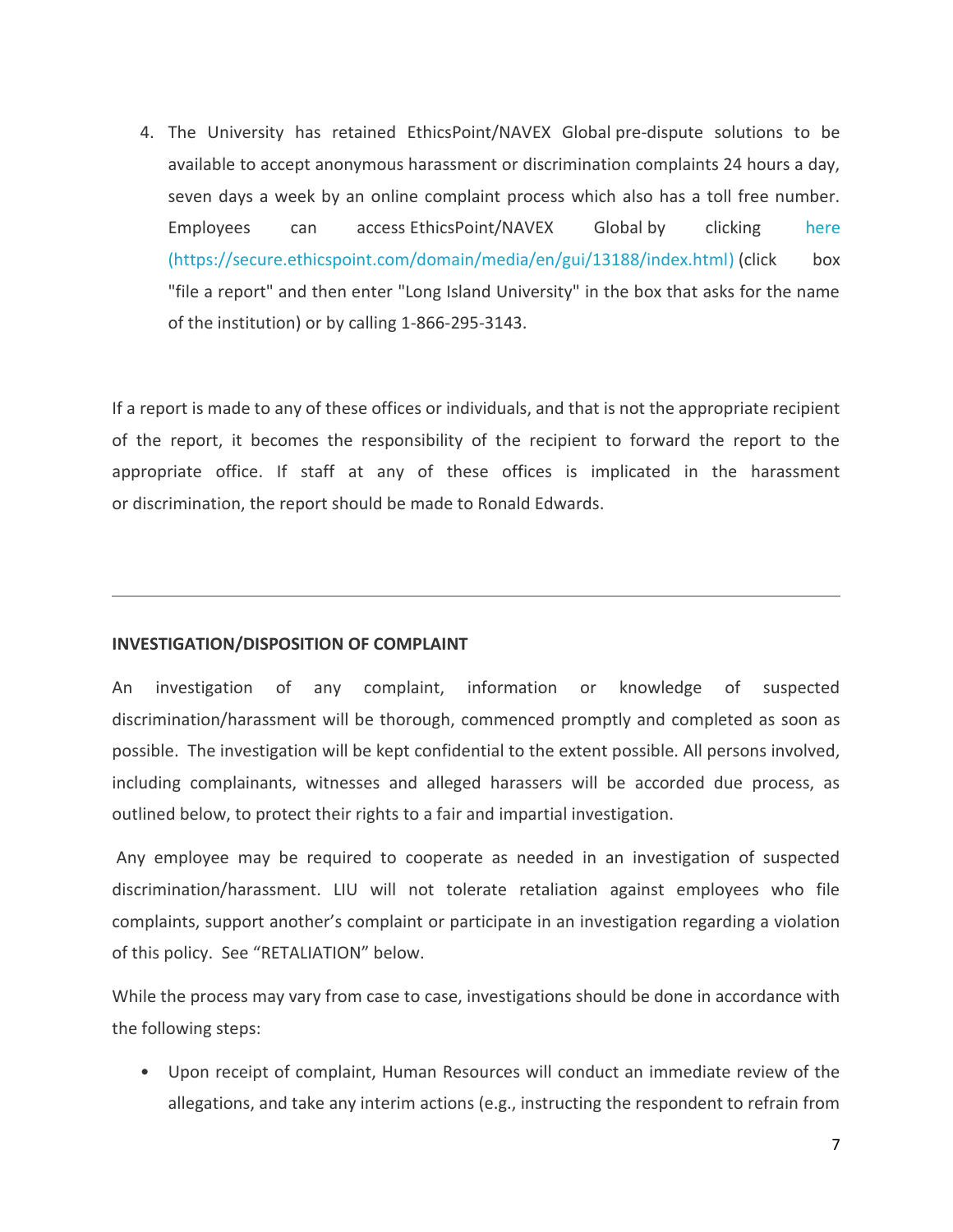communications with the complainant), as appropriate. If the complaint is verbal, encourage the individual to complete the "Complaint Form" in writing. If he or she refuses, prepare a Complaint Form based on the verbal reporting.

- If documents, emails or phone records are relevant to the investigation, take steps to obtain and preserve them.
- Request and review all relevant documents, including all electronic communications.
- Interview all parties involved, including any relevant witnesses;
- Keep the written documentation and associated documents in a secure and confidential location.
- Promptly notify the individual who reported and the individual(s) about whom the complaint was made of the final determination and implement any corrective actions identified in the written document.
- Inform the individual who reported of the right to file a complaint or charge externally as outlined below.

If it is determined that a violation of this policy has occurred, such findings shall be communicated in writing to each party and sanctions shall be imposed. Sanctions may include, but are not limited to, mandated training, written reprimand, suspension and termination of employment. The University will take steps to prevent the recurrence of any discrimination or harassment, and to remedy its effects.

If the results of an investigation show that the complainant knowingly filed false accusations of discrimination or harassment, or that a witness knowingly gave false statements, such individuals will be subject to the appropriate disciplinary action.

The investigation, and remedial action are strictly internal to the University, so the presence of legal counsel or third parties is not permitted at any stage of the process, unless otherwise explicitly required by law or collective bargaining agreement.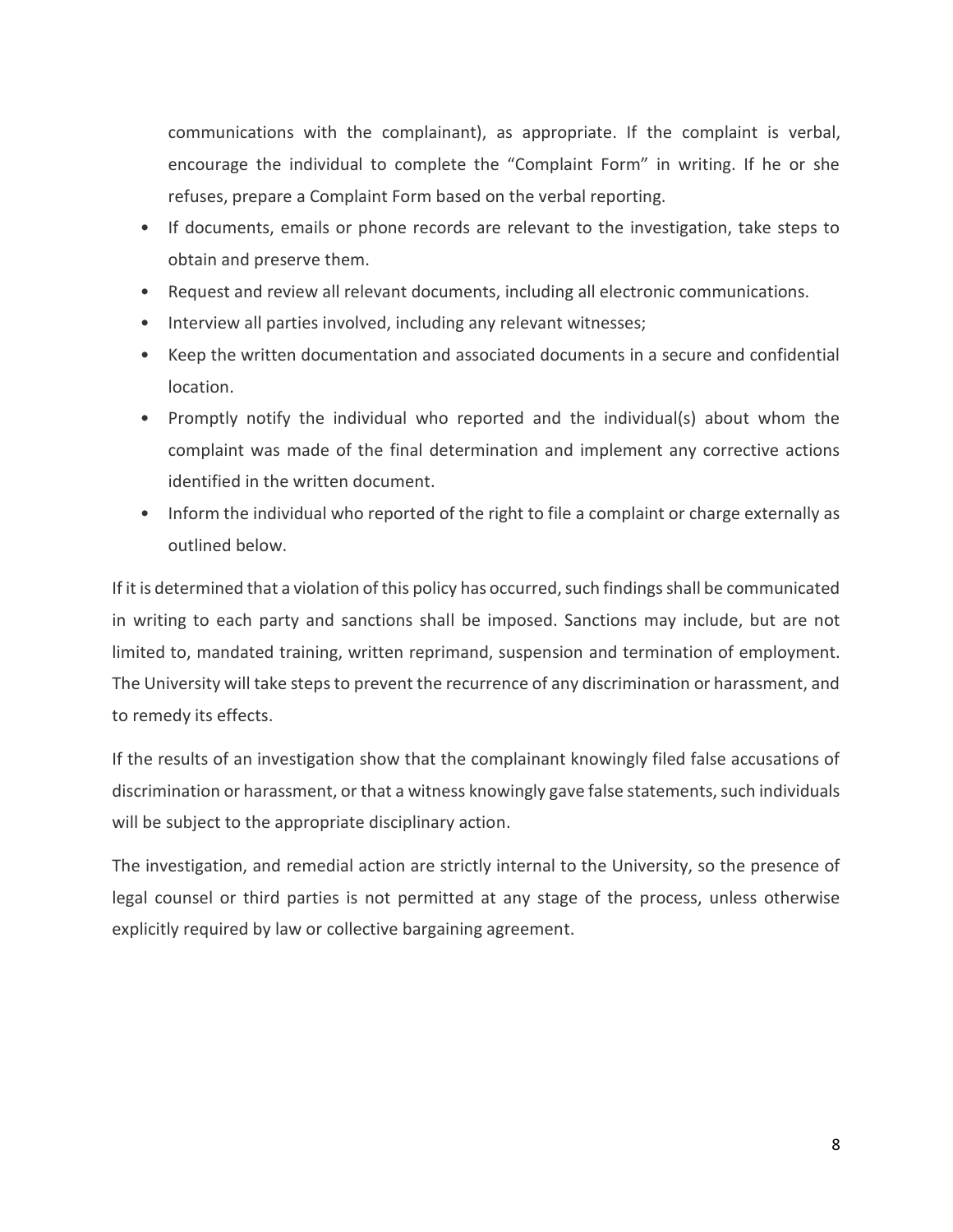## **RETALIATION**

Unlawful retaliation can be any action that would keep a worker from coming forward to make or support a discrimination/harassment claim. Adverse action need not be job-related or occur in the workplace to constitute unlawful retaliation.

Such retaliation is unlawful under federal, state, and (where applicable) local law. The New York State Human Rights Law protects any individual who has engaged in "protected activity." Protected activity occurs when a person has:

- filed a complaint of discrimination/harassment, either internally or with any antidiscrimination agency;
- testified or assisted in a proceeding involving discrimination/harassment under the Human Rights Law or other anti-discrimination law;
- opposed discrimination/harassment by making a verbal or informal complaint to management, or by simply informing a supervisor or manager of discrimination/harassment;
- complained that another employee has been discriminated against or harassed; or
- **E** encouraged a fellow employee to report discrimination/harassment.

The University will take every step necessary to protect the complainant and any witnesses against retaliation for reporting the discrimination and/or harassment or for participating in the investigation of a complaint.

Any employee who retaliates against or harasses an individual who complains of discrimination and/or harassment, witnesses harassment, or participates in the investigation of a harassment complaint violates University policy and may be subject to sanctions. Complaints of retaliation should be reported as violations of this policy.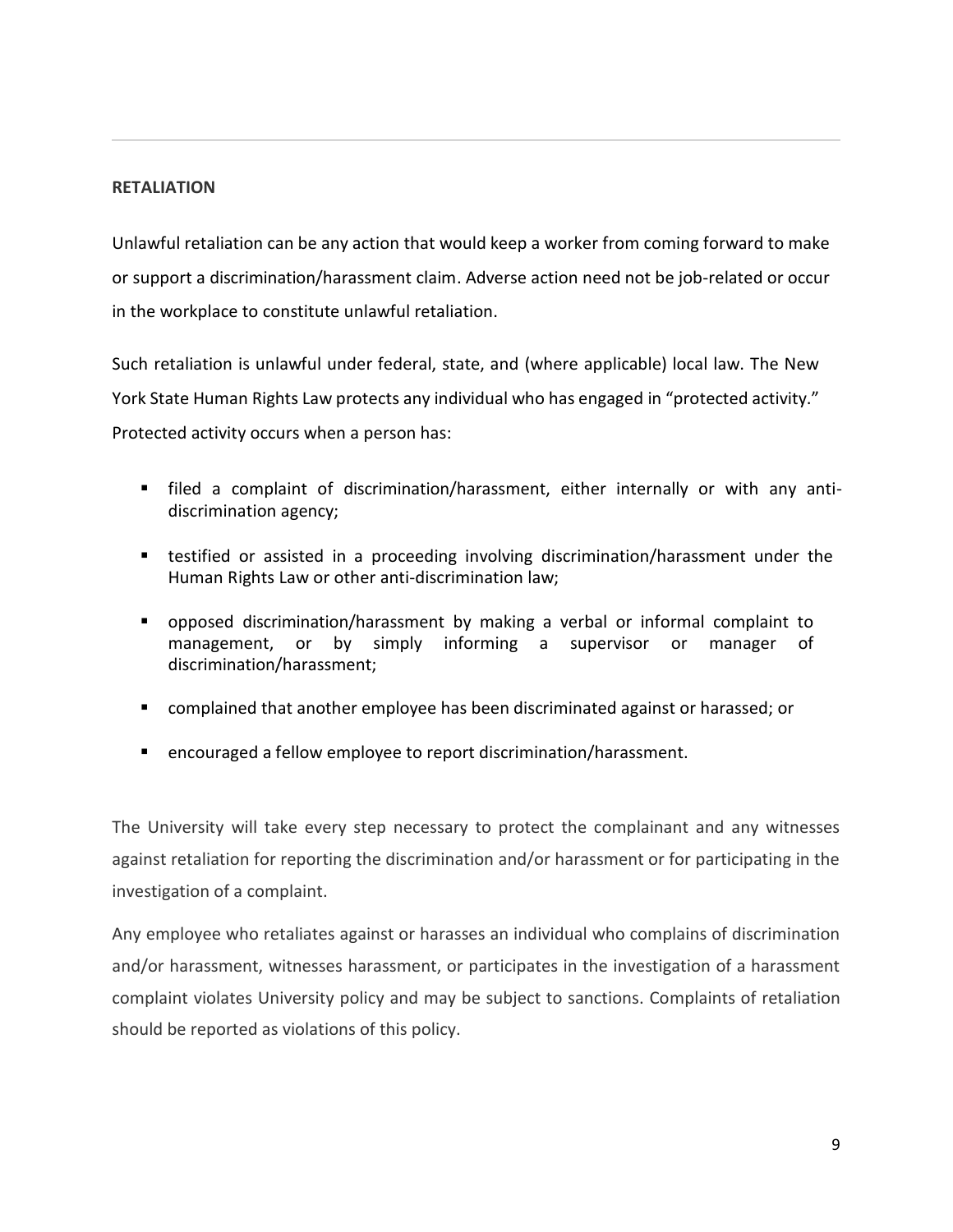#### **SEXUAL ASSAULT**

Sexual assault is a sexual act against the will and without the consent of an individual or where the individual is incapable of giving consent. Since the medical, emotional, and legal needs of a sexual assault complainant may differ from those of other harassment complaints, he/she should consider, in addition to filing a University complaint, reporting the assault to the police and/or pursuing counseling and other services available through the University.

#### **LEGAL PROTECTIONS AND EXTERNAL REMEDIES**

Discrimination/harassment is not only prohibited by LIU but is also prohibited by state, federal, and, where applicable, local law. Aside from the internal process at LIU, employees may choose to pursue legal remedies with the following governmental entities.

#### **New York State Division of Human Rights**

The Human Rights Law (HRL), codified as N.Y. Executive Law, art. 15, § 290 et seq., applies to all employers in New York State with regard to discrimination/harassment, and protects employees, paid or unpaid interns and non-employees, regardless of immigration status. A complaint alleging violation of the Human Rights Law may be filed either with the Division of Human Rights (DHR) or in New York State Supreme Court.

DHR investigates complaints and determines whether there is probable cause to believe that discrimination/harassment has occurred. Probable cause cases are forwarded to a public hearing before an administrative law judge. If discrimination/harassment is found after a hearing, DHR has the power to award relief, which varies but may include requiring an employer to take action to stop the discrimination/harassment, or redress the damage caused, including paying of monetary damages, attorney's fees and civil fines.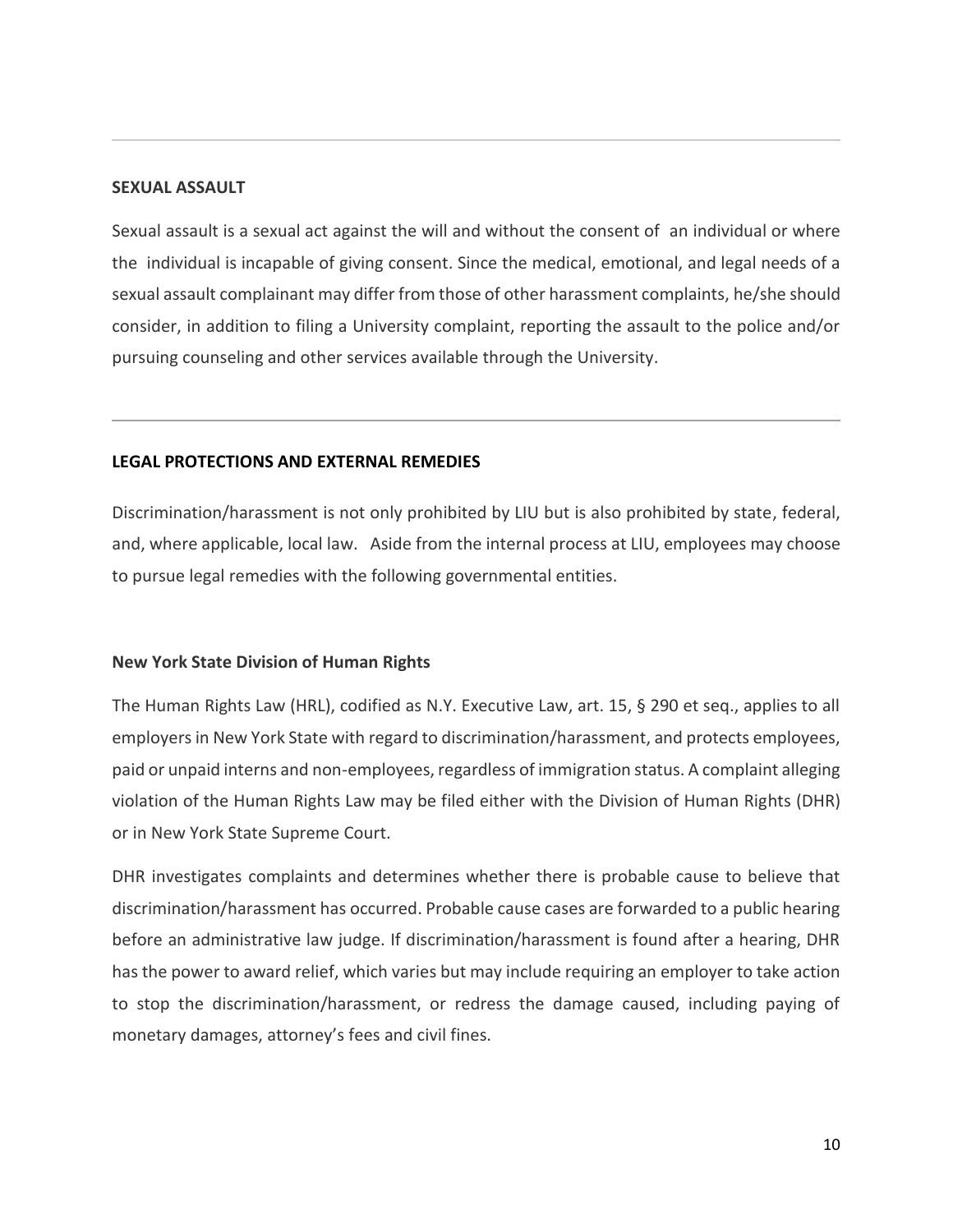DHR's main office contact information is: NYS Division of Human Rights, One Fordham Plaza, Fourth Floor, Bronx, New York 10458. You may call (718) 741-8400 or visit: www.dhr.ny.gov.

# **EEOC**

The United States Equal Employment Opportunity Commission (EEOC) enforces federal antidiscrimination laws, including Title VII of the 1964 federal Civil Rights Act (codified as 42 U.S.C. § 2000e et seq.)

The EEOC does not hold hearings or award relief, but may take other action including pursuing cases in federal court on behalf of complaining parties. Federal courts may award remedies if discrimination is found to have occurred.

An employee alleging discrimination at work can file a "Charge of Discrimination." The EEOC has district, area, and field offices where complaints can be filed. The EEOC may be contacted by calling 1-800-6694000 (TTY: 1-800-669-6820), visiting their website at www.eeoc.gov or via email at info@eeoc.gov.

# **Local Protections**

In addition to the above venues for complaints of discrimination/harassment in violation of Federal and State Law, employees may also make complaints at the local level.

#### **New York City**

New York City Commission on Human Rights 40 Rector Street, 10th Floor New York, New York 10007 Ph: 311 or (212) 306-7450 Website: [www.nyc.gov/html/cchr/html/home/home.shtml](http://www.nyc.gov/html/cchr/html/home/home.shtml)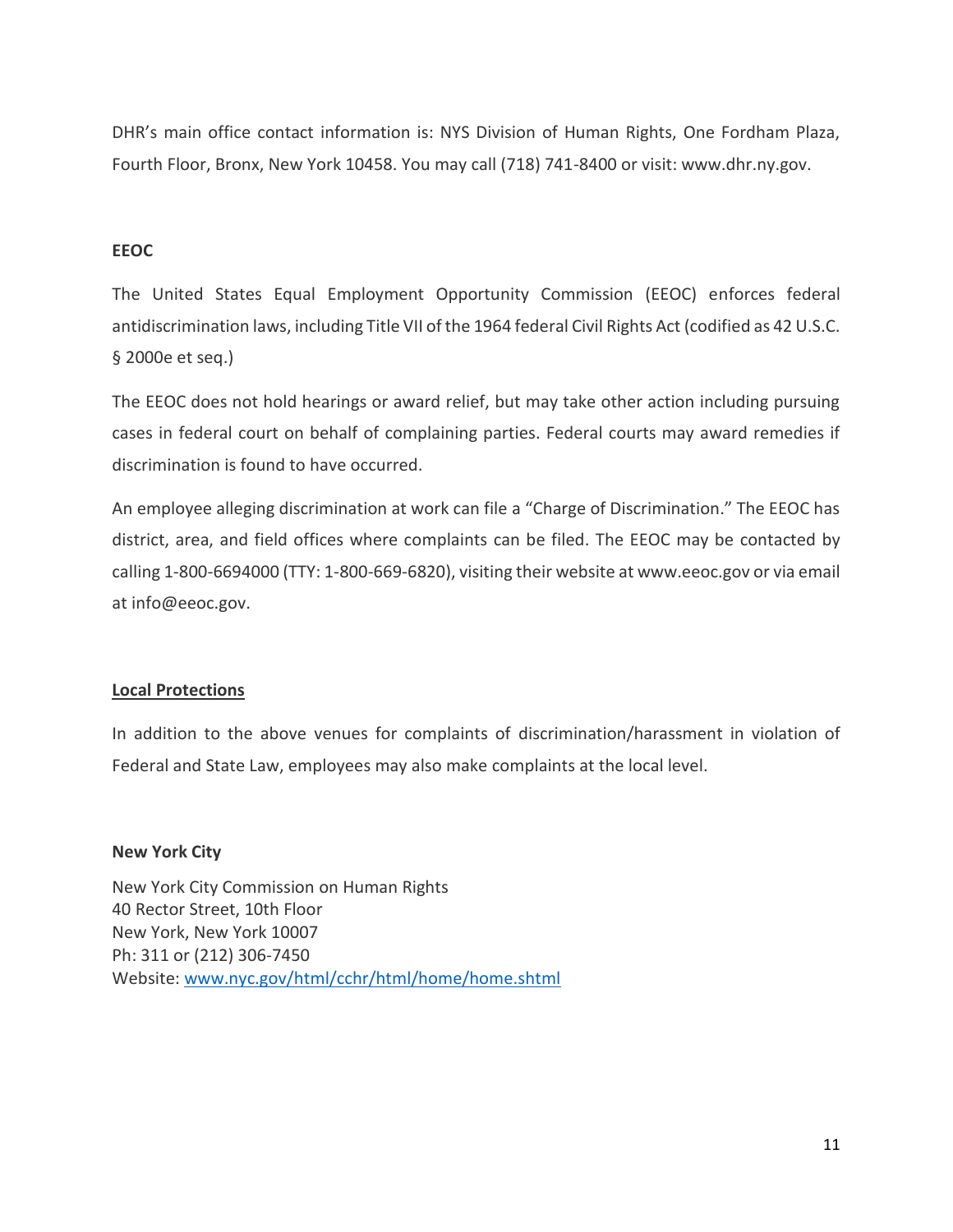# **Nassau County**

Nassau County Human Rights Commission 240 Old Country Road 6th floor, Suite 606 Mineola, NY 11501 Ph: 516-571-3662 [Website: https://www.nassaucountyny.gov/3311/Human-Rights-Commission](website:%20www.nassaucountyny.gov/3311/Human-Rights-Commission)

# **Suffolk County**

Suffolk County Human Rights Commission PO Box 6100 Hauppauge, NY 11788 Ph: (631) 853-5480 Fax: (631) 853-5478 [Website:http://www.suffolkcountyny.gov/Departments/HumanRightsCommission/ComplaintPr](http://www.suffolkcountyny.gov/Departments/HumanRightsCommission/ComplaintProcess.aspx) [ocess.aspx](http://www.suffolkcountyny.gov/Departments/HumanRightsCommission/ComplaintProcess.aspx)

# **Westchester County**

Westchester County Human Rights Commission 112 East Post Rd., 3rd Fl. White Plains, NY 10601 Ph: (914) 995-7710 Fax: (914) 995-7720 Website: <https://humanrights.westchestergov.com/>

# **EDUCATION**

The University supports a complete program for the education of its community with respect to the meaning and implementation of this policy. Training will be scheduled accordingly.

Questions or concerns may be addressed to the Office of Human Resources at (516) 299-2504 or [hr@liu.edu.](mailto:hr@liu.edu)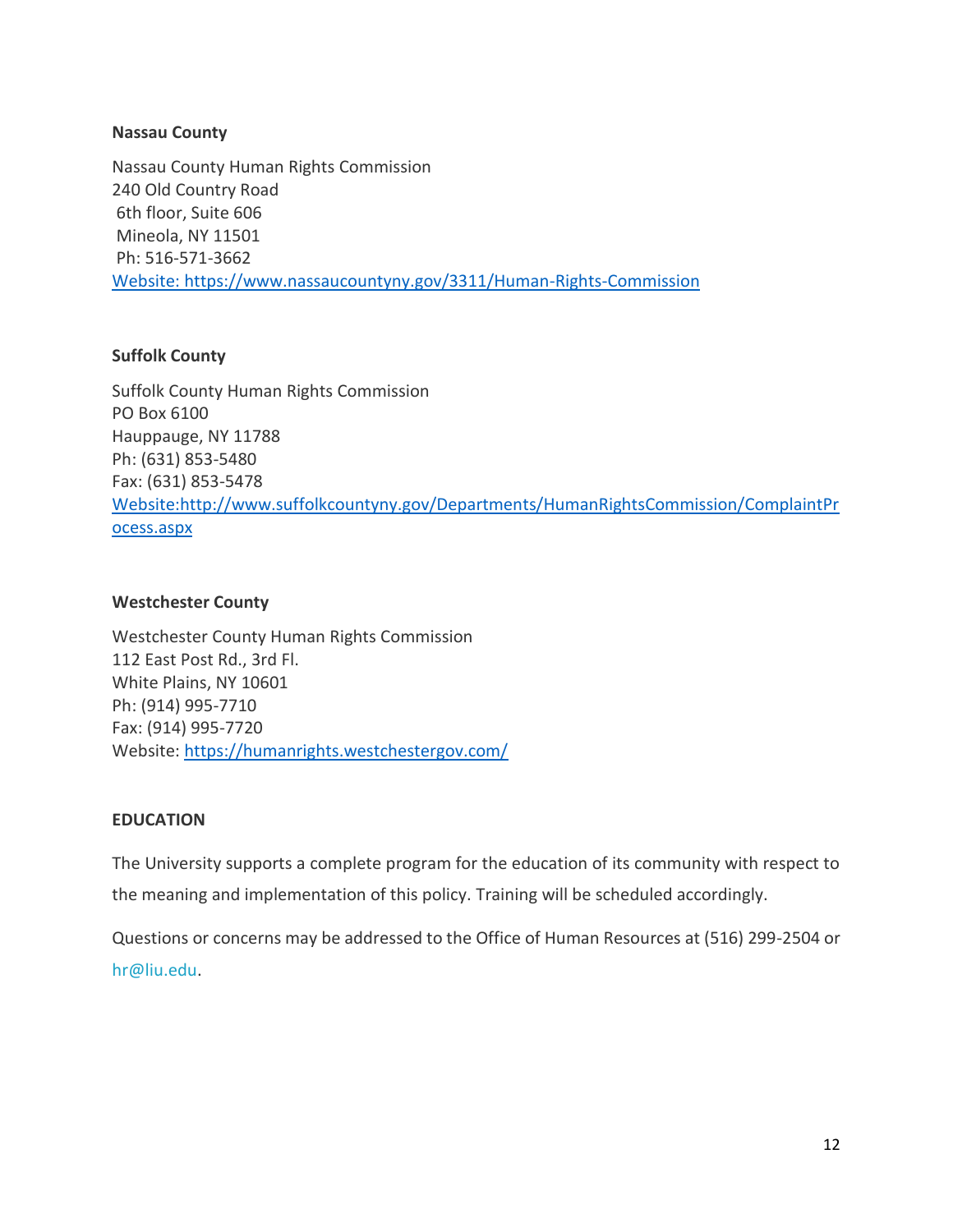# **DISCRIMINATION/HARASSMENT COMPLAINT FORM**

If you believe that you have been subjected to any form of discrimination/harassment, you are encouraged to complete this form and submit it to Ronald Edwards, Acting Executive Director of Human Resources[, \(516\)299-](mailto:lisa.araujo@liu.edu)3522, richard.comitz@liu.edu*.* Once you submit this form, LIU will follow its discrimination/harassment prevention policy and investigate any claims.

Use of this form is not required to file a complaint of discrimination/harassment. If you are more comfortable reporting verbally or in another manner, LIU will still follow its discrimination/harassment prevention policy by investigating the claims as outlined at the end of this form.

## **COMPLAINANT INFORMATION**

Name:

| Work Address: | Work Phone: |
|---------------|-------------|
| Home Address: | Home Phone: |
|               | Email:      |
| Job Title:    |             |

Preferred Method of Contact:

# **COMPLAINT INFORMATION**

1. Your complaint of Discrimination/Harassment is made against:

| Name:         | Title:      |
|---------------|-------------|
| Work Address: | Work Phone: |

| Relationship to you: |  |
|----------------------|--|
|----------------------|--|